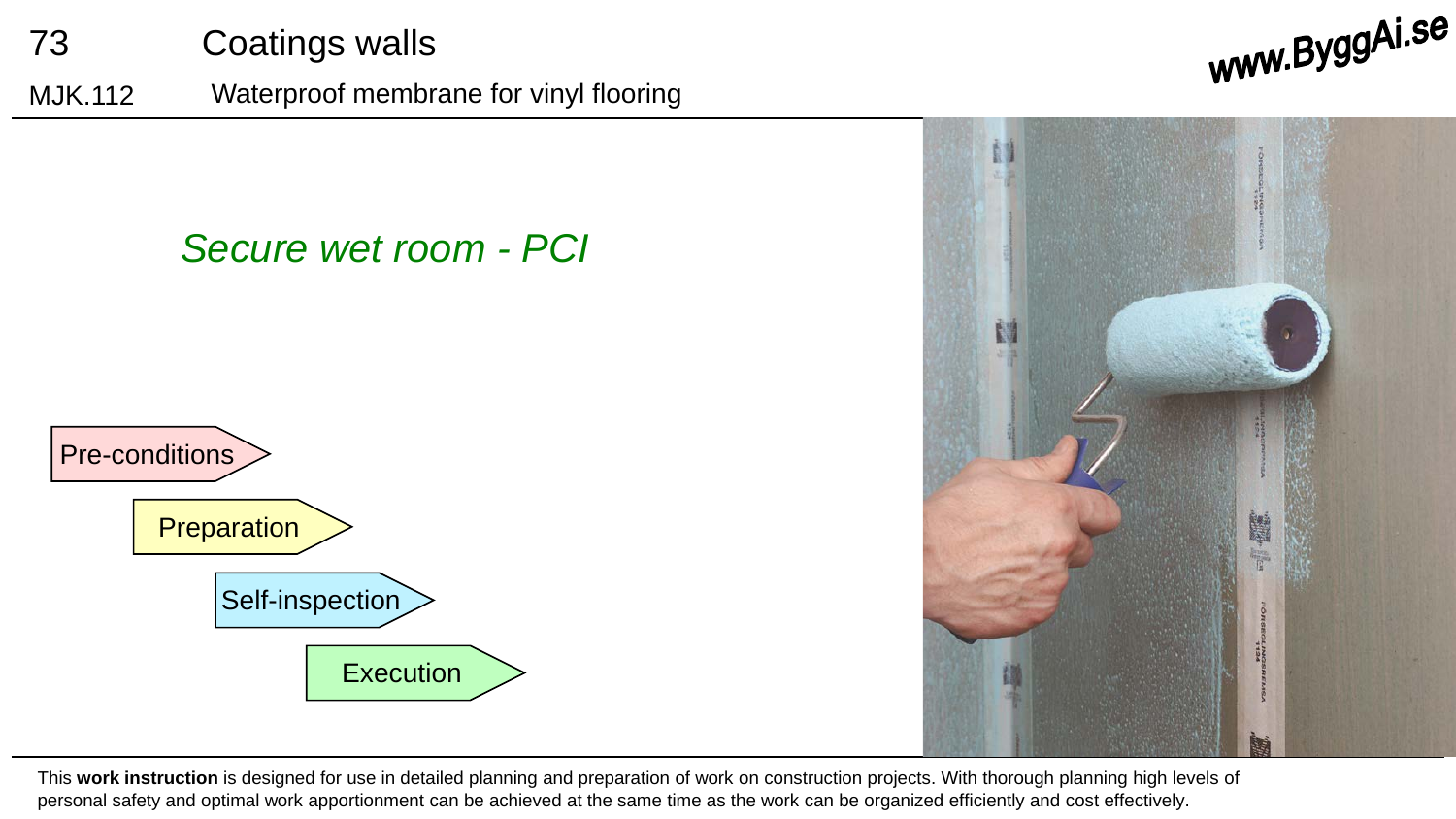There are two classes of waterproofing : Waterproof and Water resistant

#### **Industry standards for linings of plastic in wet areas GBRs (Flooring Industry National Organizatio), the industry standard for plastic**

**flooring and wall covering material requirements, execution and testing.**

The standard comprises two classes:

\* Class VT = waterproof

 $*$  Class VA = water repellent

**VT** is required in, for example, bathrooms and **VA** example around the sink

#### **See also:**

\* GVK:s website *www,gvk.se*

- **\*** GVK:s Recommendation Secure wetroom waterproofing/ceramics.
- **\*** Leak testing of joints in the floors and walls of plastic with GVK pump of the SS 0923621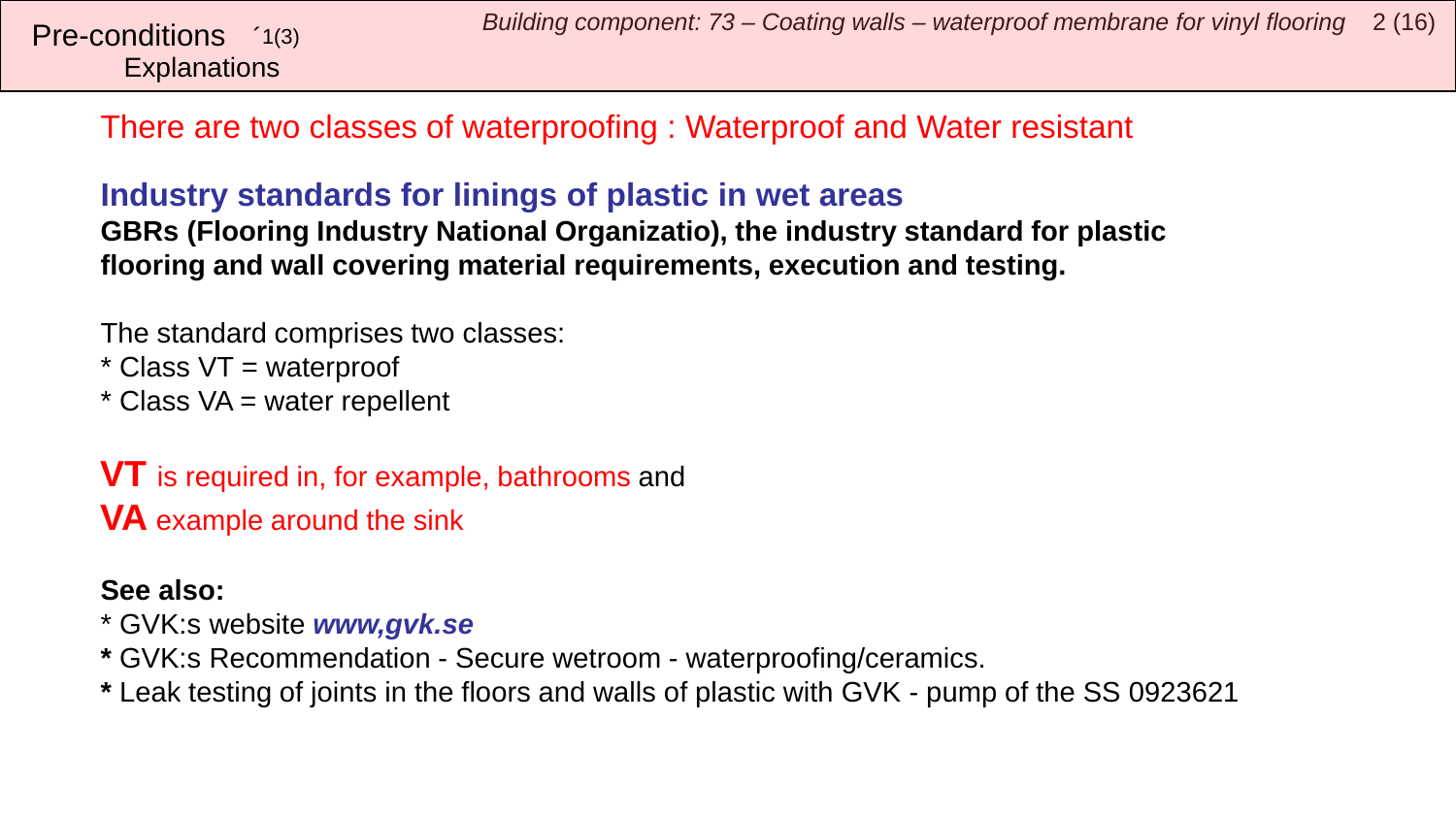# <span id="page-2-0"></span>Safety — Risk assessment

| Work activity & Problem                         | D  | $\mathsf C$ | $Risk = P^*C$ | Action          |
|-------------------------------------------------|----|-------------|---------------|-----------------|
| Unsuitable work posture, overstraining          | 10 | 20          | 200           |                 |
| Cluttered workplace = Twisting or fall injuries | 10 | 15          | 150           | Regular tidying |
|                                                 |    |             |               |                 |

|                   |           | Assessment of probability |                     | <b>Assessment of consequences</b> |             |                                 |
|-------------------|-----------|---------------------------|---------------------|-----------------------------------|-------------|---------------------------------|
| Probability = $P$ | $P = 0.1$ | Very unlikely             | (<1 times/10 years) | $C = 0.5$                         | Trifle      |                                 |
| $Consequence = C$ | $P = 1$   | Unlikelv                  | (1 times/10 years)  | $C=1$                             | Tiny        | (1 - 2 days sick leave)         |
| $Risk = P * C$    | $P = 3$   | Low probabilitv           | (1 times/3 years)   | $C=5$                             | Small       | (3 - 7 days sick leave)         |
|                   | $P = 10$  | Relative probability      | (1 times/year)      | $C = 15$                          | Tactile     | ( 8 - 29<br>$\cdots$            |
|                   | $P = 30$  | Probable                  | (1 times/month)     | $C = 70$                          | Severe      | $ "$ $ \lambda$<br>$(30-299)$   |
|                   |           |                           |                     | $C = 500$                         | Very severe | $\sim$ $\sim$ $\sim$<br>( > 300 |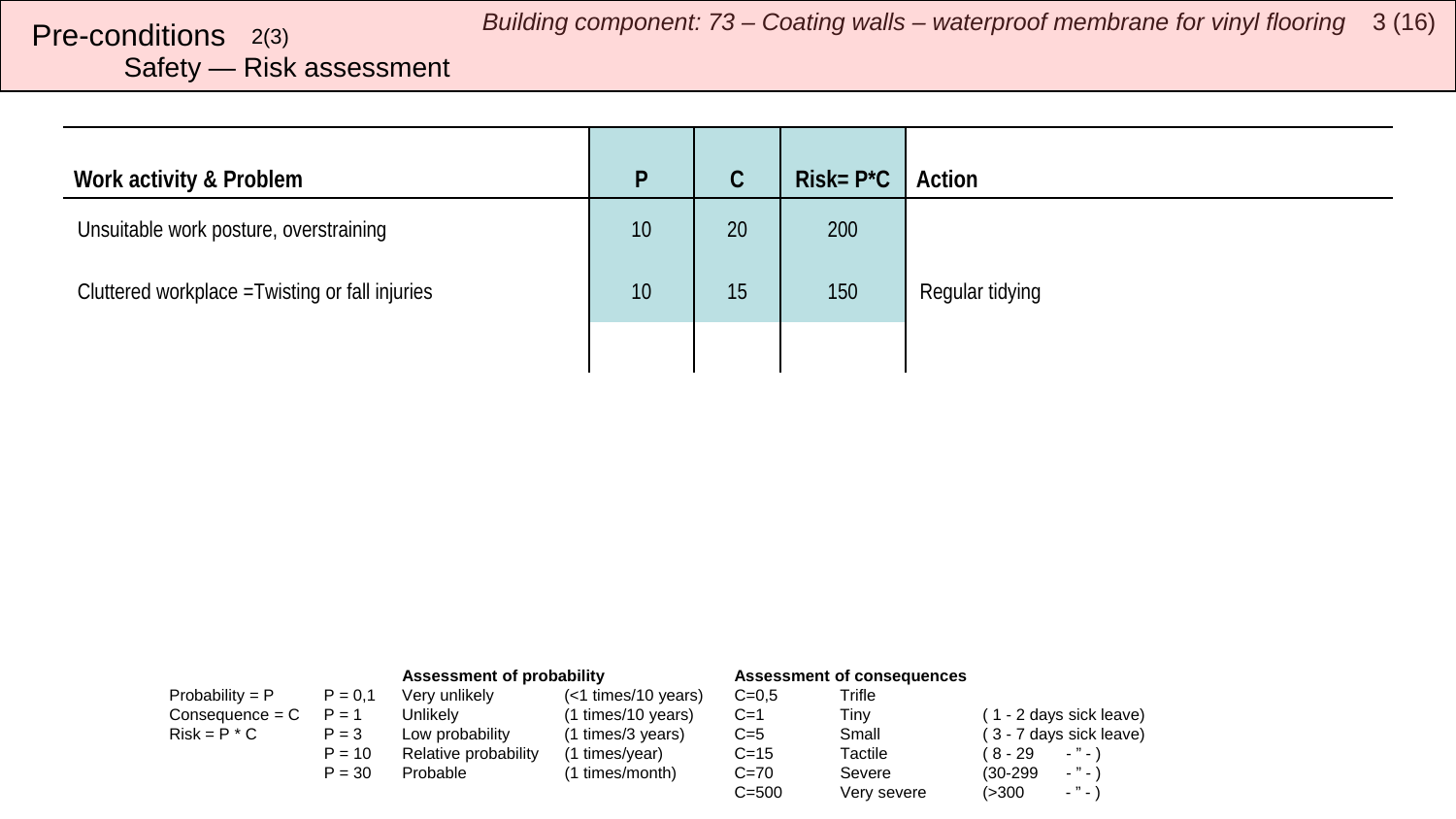*Text from the Working Environment Authority's brochure Safer Construction Work*

#### **Personal Protective Equipment** §**71**

Safety helmet and safety shoes shall be used unless it is clearly unnecessary. Other personal protective equipment such as eye protection, hearing protection and gloves should be worn when required.

#### **Glasses and hearing**

If you have glasses with earpieces that go into the ear cushions on hearing protection this reduces the damping effect. It is then important to choose hearing protection for which sound reduction has been measured when the protection is worn together with glasses. If special glasses with narrow frames are needed, the employer must provide such.

#### **Protective facilities**

Check that the required safety devices are accurate and secure before work begins. A job may mean that you have to put up a temporary barrier around the site to prevent anyone from getting hurt.

#### **Fire hazards and fire equipment**

Notify the person responsible for the coordination of fire protection if flammable materials will be used. Evacuation routes must be kept clear.

Find out where the fire extinguishers are located. Gas and LPG cylinders shall, when not in use, be collected at specially designated places and warning signs put into place.

#### **Material Storage**

Materials shall be stored at designated places. Check that the transport routes are not blocked. Dispose of all waste materials by hand!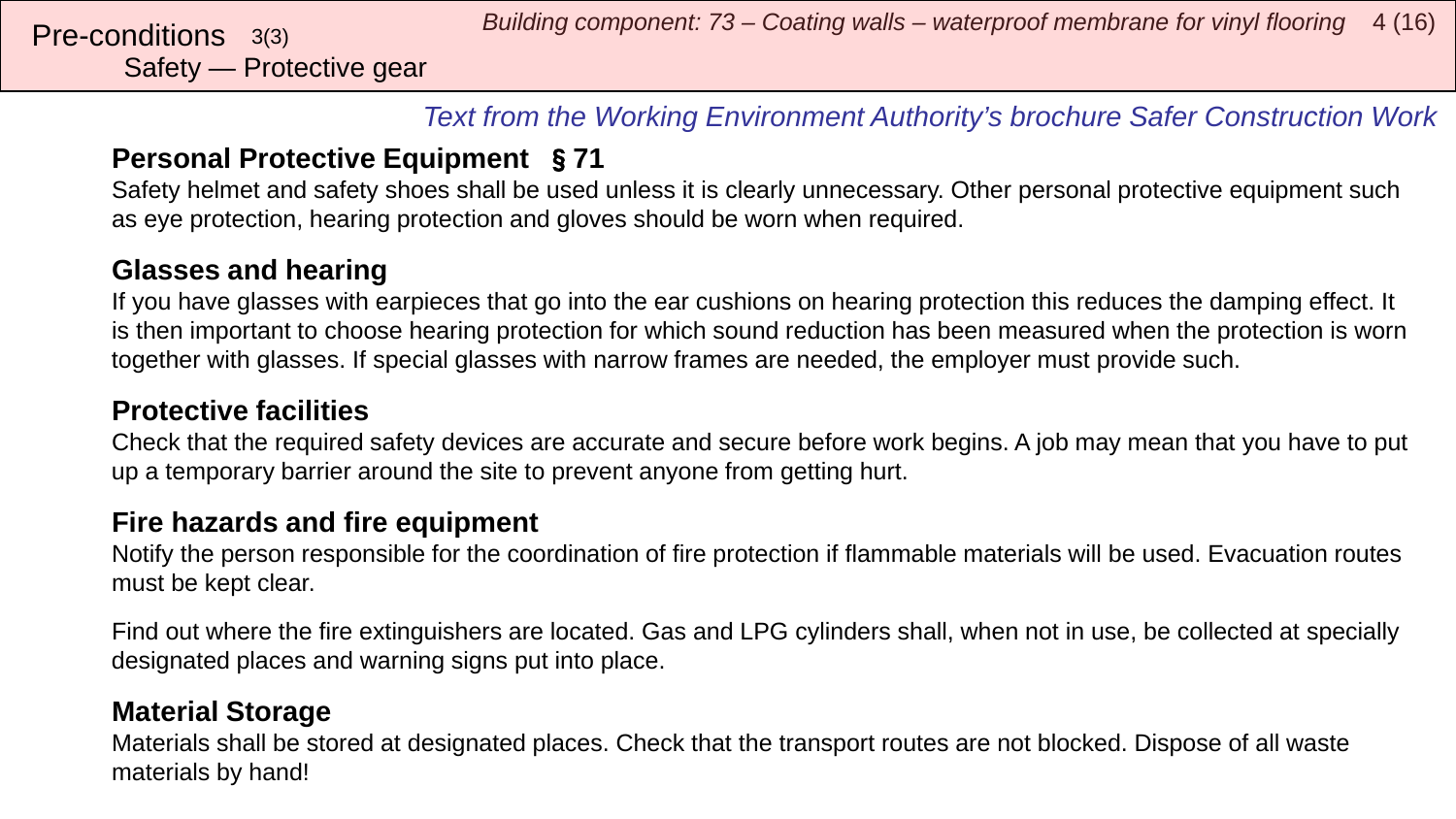# **Check the surface and the temperature**

Suitable substrates are concrete, plaster, stucco and plaster. Surfaces of wood should not be used.

**Concrete** must be cured for at least two months. Bumps and indentations must be filled. Control of relative humidity should be in accordance to YSC.1 in AMA Hus

**Plasterboard:** It is adequate with a 13 mm plasterboard sheet with studs c/c 400 mm. Sitting joists with c/c 600 mm, require two plasterboard sheets.

**Plaster** must have floated surface structure 3-4 by LBS HOUSE AMA Hus. Lime should not be

Putty shall be weather resistant and have binders of cement or plaster. Sand Putty or other organic use shall not be used.

**Aerated concrete** is trowelled or trimmed.

#### **Exterior walls:**

The membrane must be performed on vapor-tight plastic sheeting and should be left in the wall to reduce the risk of vapour diffusion that can trap the water against the plastic foil/vapor barrier in the wall. Therefore, the base/sheets should be treated with eg:

PCI Wadian S applied at least 2-3 times (coverage 0.20 kg/m2) and twice with PCI Lastogum (coverage 1.2 kg/m2).

This applies locally at the siding and give moisture resitance of more than one million s/m (142 GPA x m2 x sec/kg). Next joint with PCI Nanofug - a water resistant jointing compound.

Materials and file must have at least +10 $°C$ .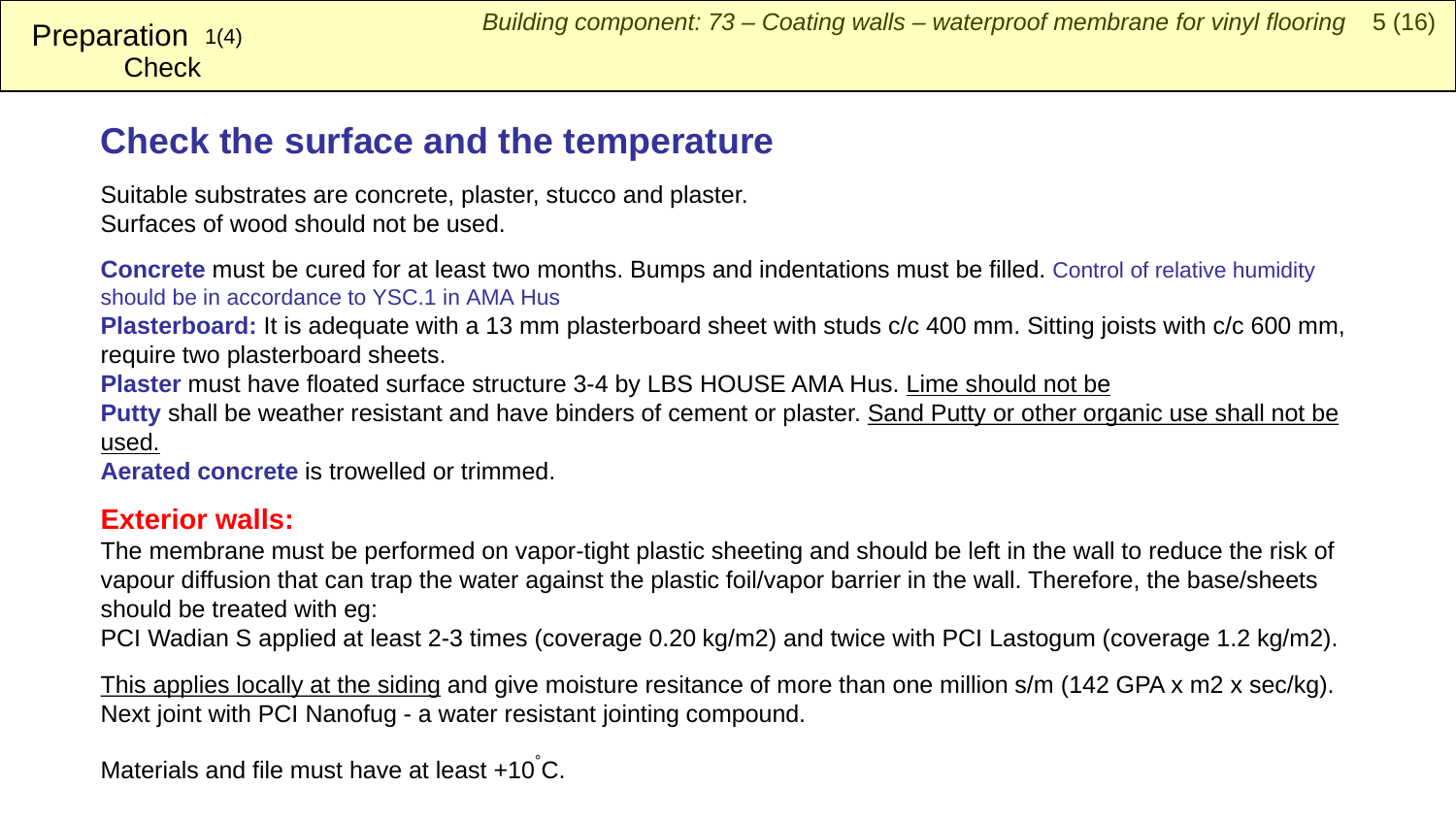# <span id="page-5-0"></span>**Equipment**

# **Q** Rollers

#### **Q** Brushes

- □ Knife/scissors
- $\Box$  Pen
- $\Box$  Screwdriver (for removing protruding screws)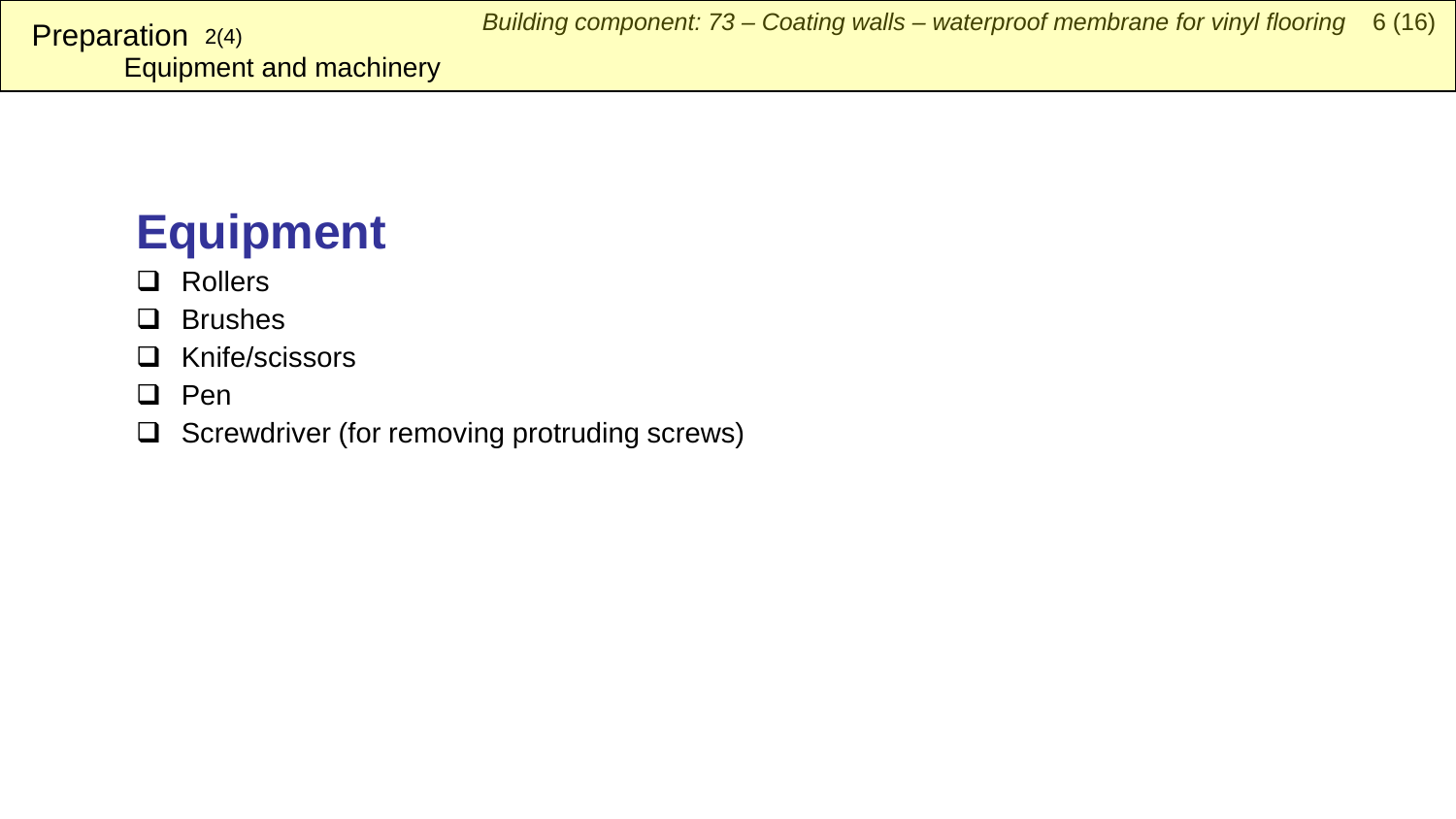#### **Materials - PCI:s**

| <b>Product</b>                       | Consumption/m2                   | Area (m2) | <b>Material consumption</b> |
|--------------------------------------|----------------------------------|-----------|-----------------------------|
| PCI Wadian S wall                    | about 0.15 kg                    |           |                             |
| PCI fibre ribbon 25 m                |                                  |           |                             |
| PCI Sealing tape 10 m                | as needed                        |           |                             |
| PCI Internal corner                  | as needed                        |           |                             |
| <b>PCI External corner</b>           | as needed                        |           |                             |
| PCI Pipe cuff wall                   | 2 pieces                         |           |                             |
| PCI Sealant (e.g.<br>Lastogum x wall | about 1.2 kg                     |           |                             |
| PCI FT - Extra*                      | wall/floor                       |           |                             |
| PCI Flexfix*                         | wall/floor. quick curing, 3 hrs. |           |                             |
| PCI Flexfix Rapid*                   |                                  |           |                             |
| PCI Fine joint** wall                | about 0.5 kg                     |           |                             |
| PCI Silcoferm S**                    | about 12 m/tube                  |           |                             |
|                                      |                                  |           |                             |
|                                      |                                  |           |                             |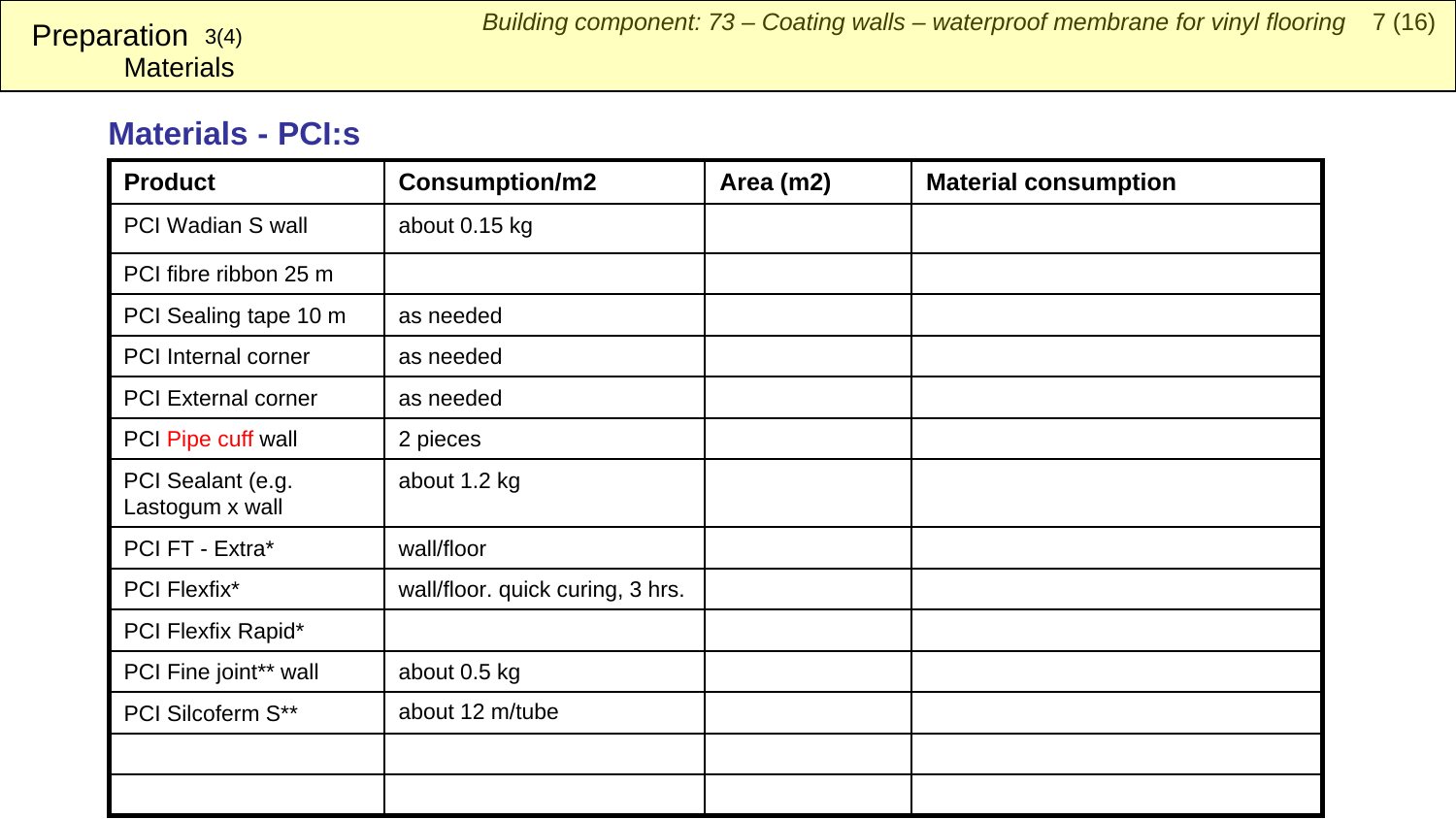# **Storage of materials**

Material shall have a minimum temperature of +10°C.

The material shall be stored on pallets or studs and protected from moisture. The packages should not be opened before the assembly. Rolls should be stored upright.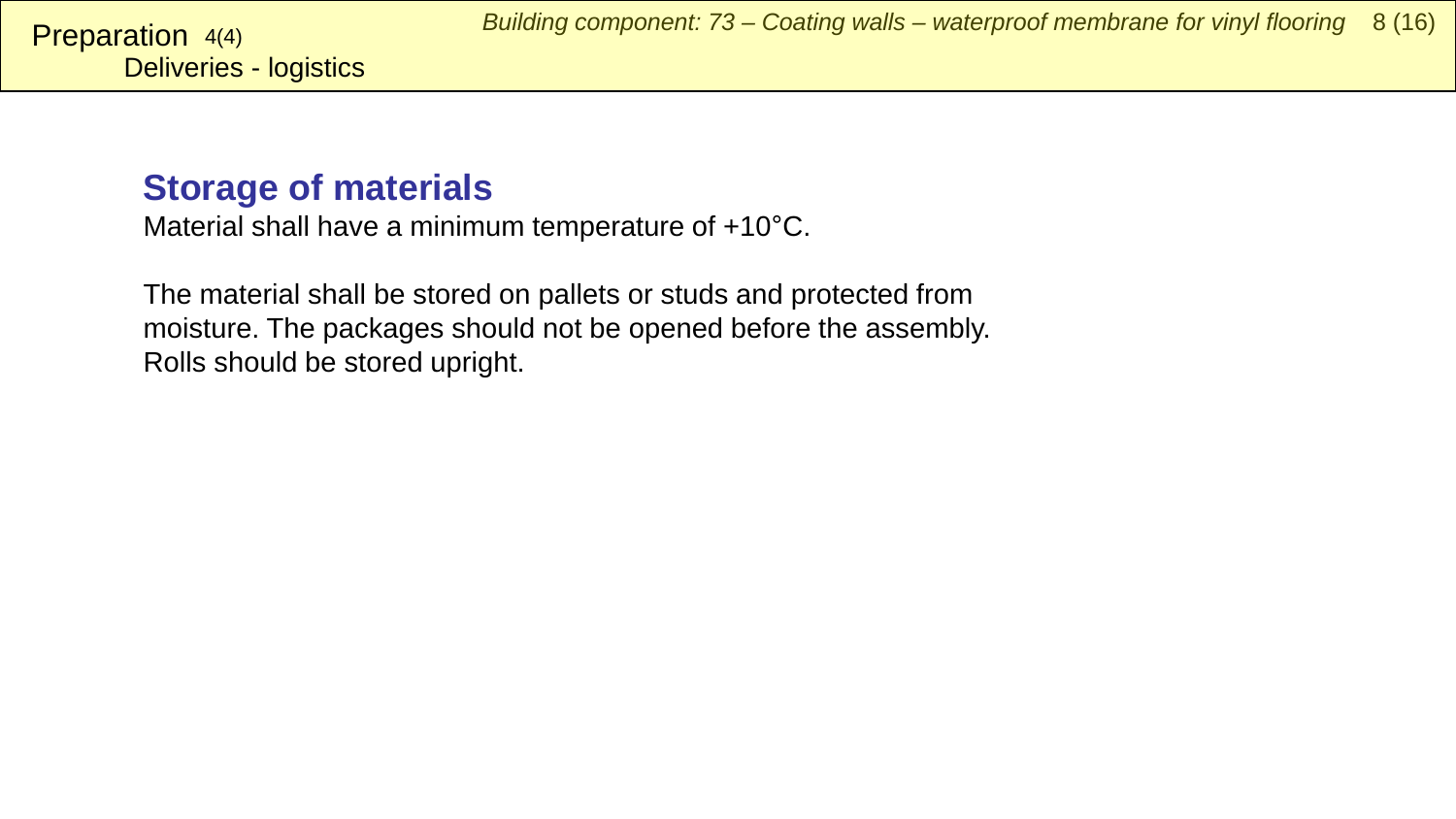*Building component: 73 – Coating walls – waterproof membrane for vinyl flooring* 9 (16)

#### <span id="page-8-0"></span>Template & instructions Self-inspection 1(2)

| No               | <b>Check</b>   | <b>Method or</b><br>equipment | Frequency | <b>Result</b> | <b>Date</b><br><b>Signature</b> | <b>Deviation/Remedy</b><br>Approval/Non-A |  |
|------------------|----------------|-------------------------------|-----------|---------------|---------------------------------|-------------------------------------------|--|
| $\mathbf{1}$     | Test for leaks |                               |           |               |                                 |                                           |  |
| $\overline{2}$   |                |                               |           |               |                                 |                                           |  |
| $\sqrt{3}$       |                |                               |           |               |                                 |                                           |  |
| $\overline{4}$   |                |                               |           |               |                                 |                                           |  |
| $\overline{5}$   |                |                               |           |               |                                 |                                           |  |
| $\,6\,$          |                |                               |           |               |                                 |                                           |  |
| $\overline{7}$   |                |                               |           |               |                                 |                                           |  |
| $\bf 8$          |                |                               |           |               |                                 |                                           |  |
| $\boldsymbol{9}$ |                |                               |           |               |                                 |                                           |  |
| 10               |                |                               |           |               |                                 |                                           |  |
| 11               |                |                               |           |               |                                 |                                           |  |
|                  |                |                               |           |               |                                 |                                           |  |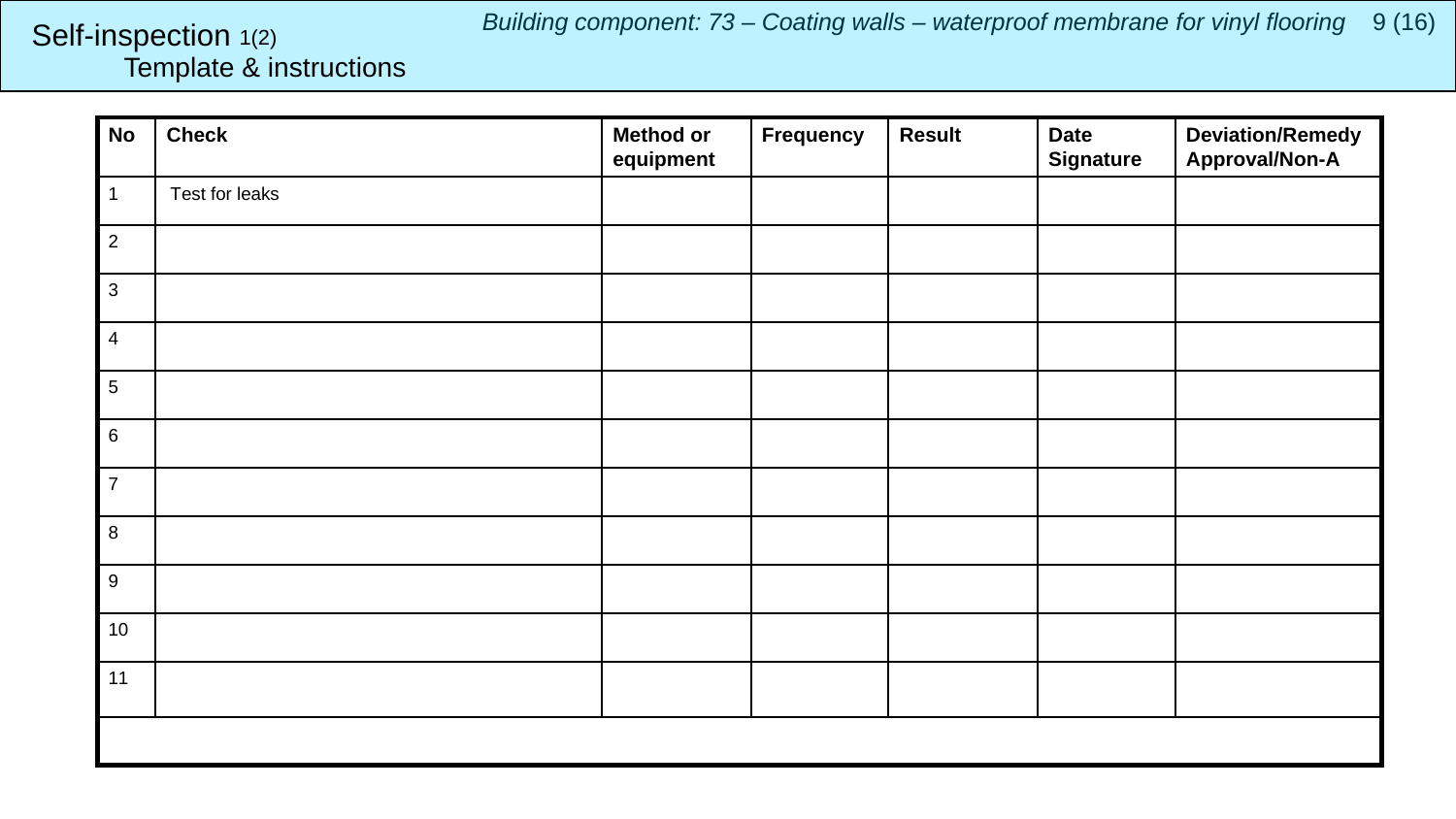# **Quality criteria for the project and the product**

- Study Drawings, Specifications and Inspection planning
- Think through the alternative **methods of production** and handling of materials, tools etc. that can meet the requirements



# *Pay particular attention to*

- Check the specification and the drawings concerning requirements for slope and smoothness
- Do not carry out the coating if the substrate does not meet requirements
- Follow manufacturer's instructions for glue etc and application
- Be careful with penetrations and connections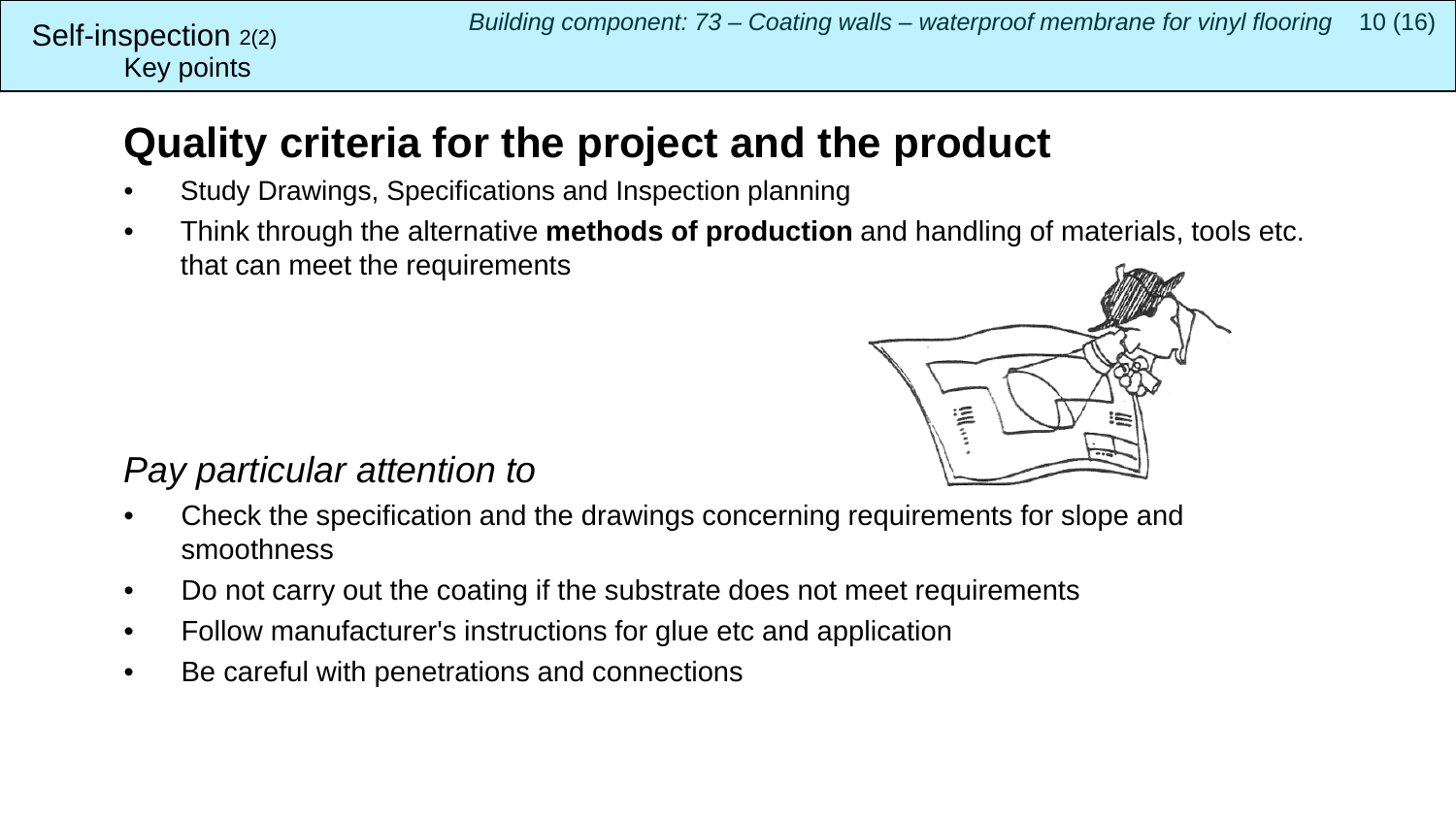<span id="page-10-0"></span>*Building component: 73 – Coating walls – waterproof membrane for vinyl flooring* <sup>11</sup> (16) Execution

#### Work activity 1(6)

# **1**

Roll PCI Wadian over the wall, about 0.10 kg/m Let dry for 30-60 minutes.



**2** Roll also the PCI Wadian S 15 cm over the floor. Allow to dry. Apply substantial layers with PCI - X Lastogum on floor/wall angle, use a brush. Push PCI fiber strip or Sealing tape in angles.



# **3**

Seal board joints, inner and outer corners with PCI Fiber ribbon. The fiber ribbon is glued with PCI Lastogum

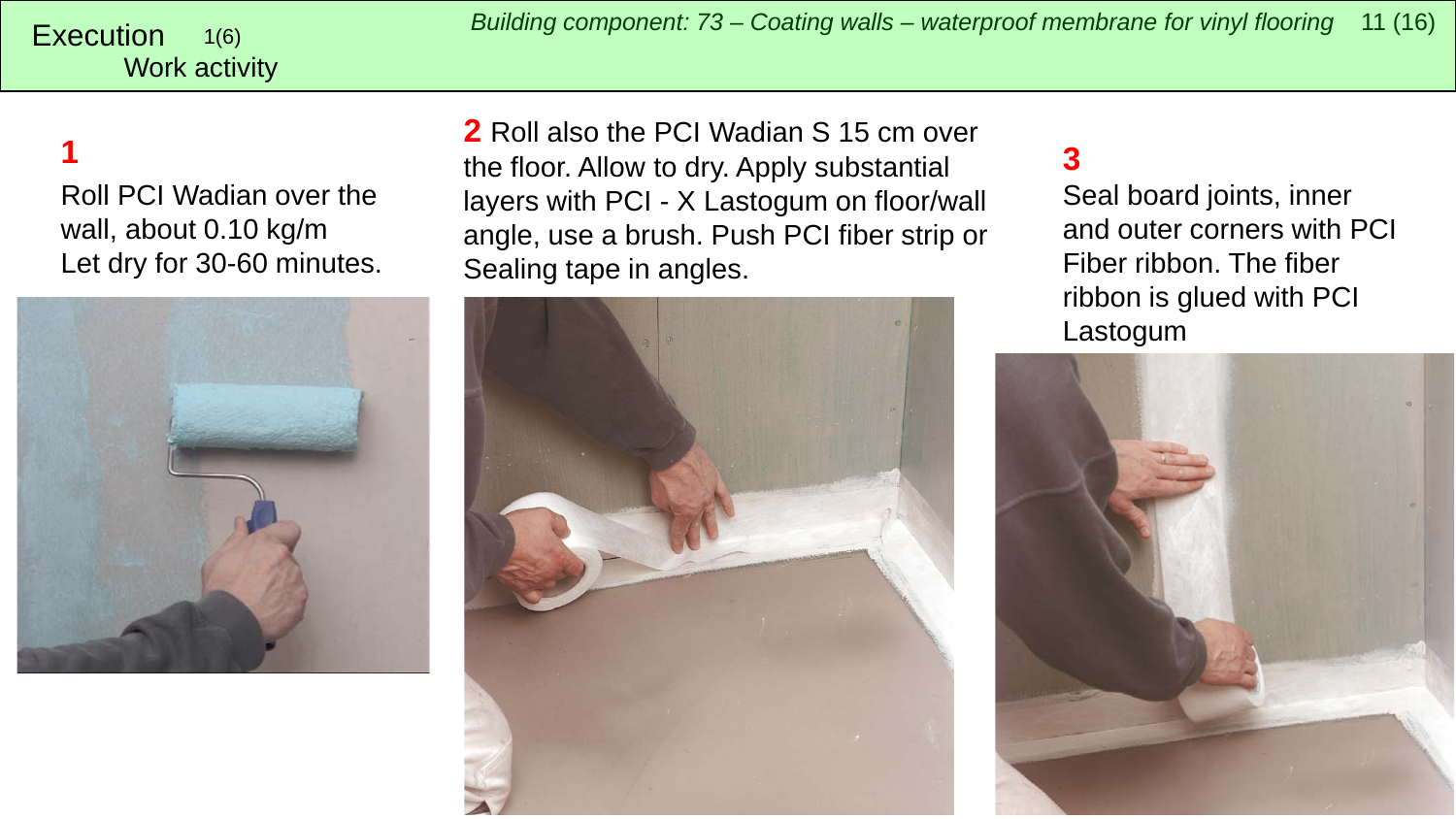Work activity

# **4**

In the inner corner the PCI Disk Strip is mounted most easily if PCI Wadian is first brushed into the corner.



#### **5**

Install the PCI Disk strip in the inner corner. The strip can be adjusted in the wet Wadian layer.



#### **6**

Remove the protective paper from the sheeting Strip when the inner corners have dried. Control that the strip is attached to the base.

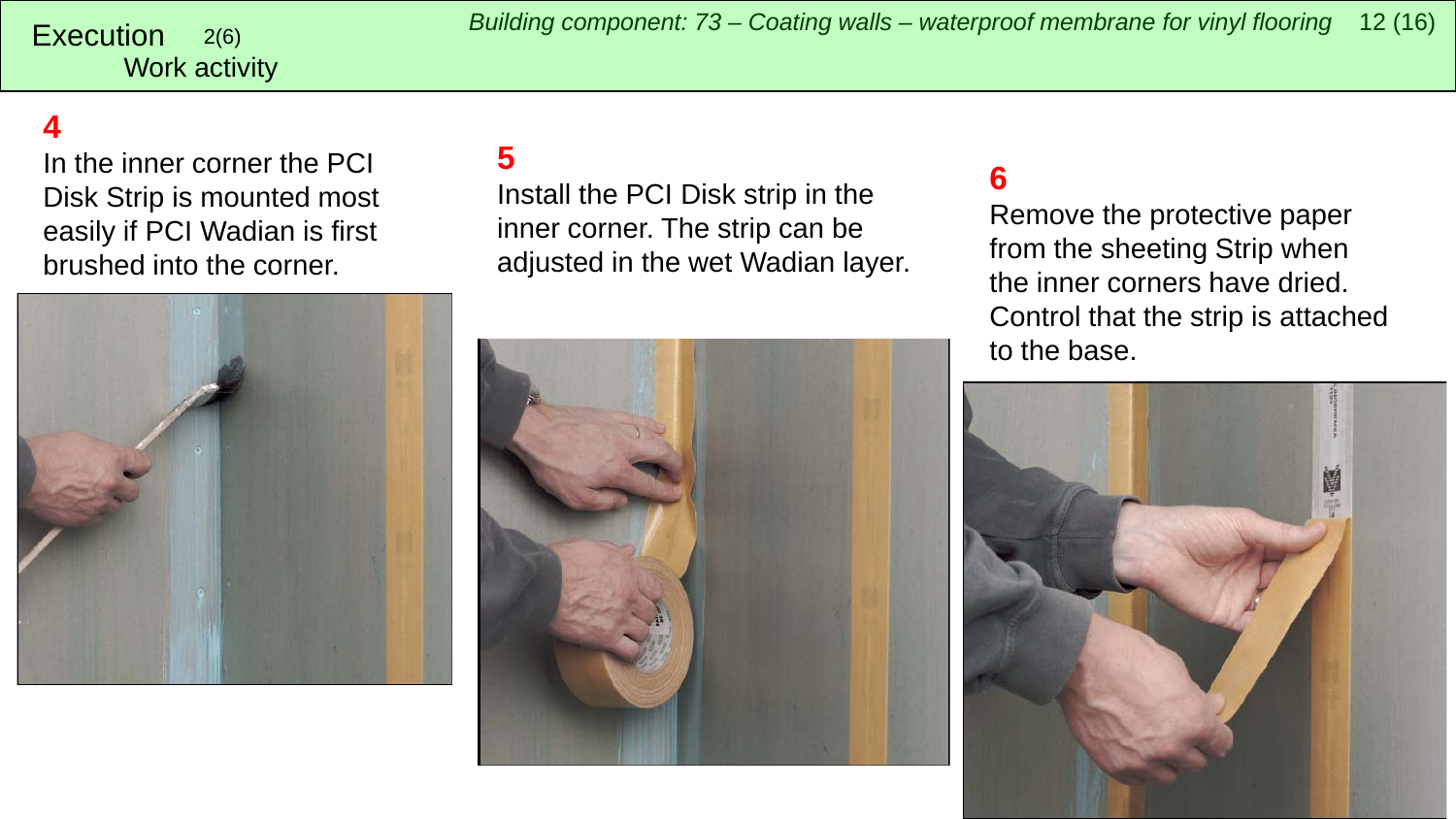Work activity

# **7**

Fiber Strip on the wall to overlap the strip in floor/wall angle.



#### **8**

If the floor is to be fitted with vinyl matting the mats up-folded edge shall be sealed with PCI Disk Strip. The strip should overlap the edge of the mat 25 to 30 mm.

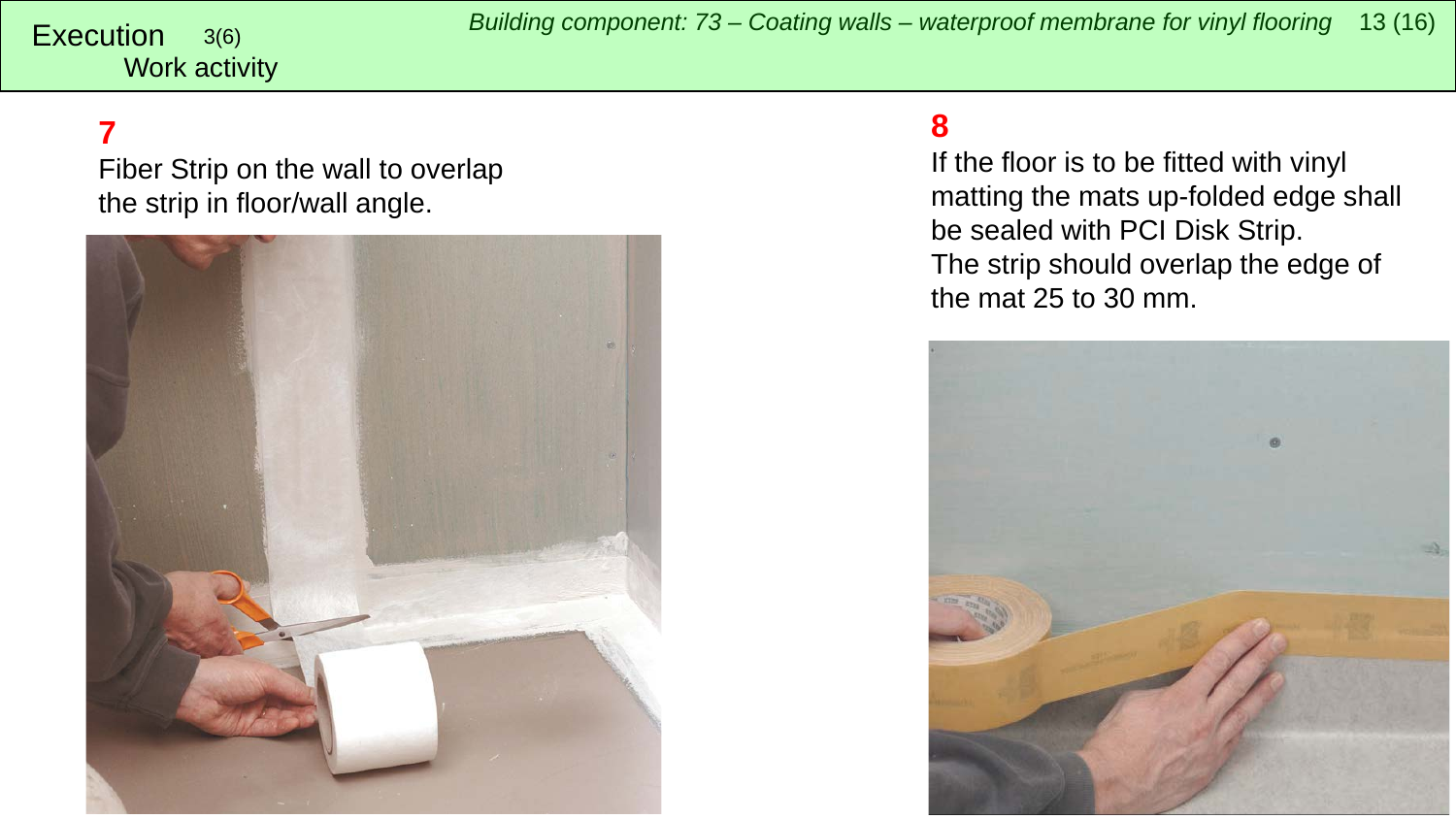# **9**

Water pipes are sealed with PCI Pipe collars which is glued with PCI Lastogum X



# **10**

Embed pipe collars with PCI Lastogum X.



#### **11**

Seal the screw heads with PCI Lastogum, use a brush. Roll PCI Lastogum X plentifully over the wall even over fibre strips. Allow to dry. Coverage about 0.6 kg/m2. Use the brush in the nooks and corners.

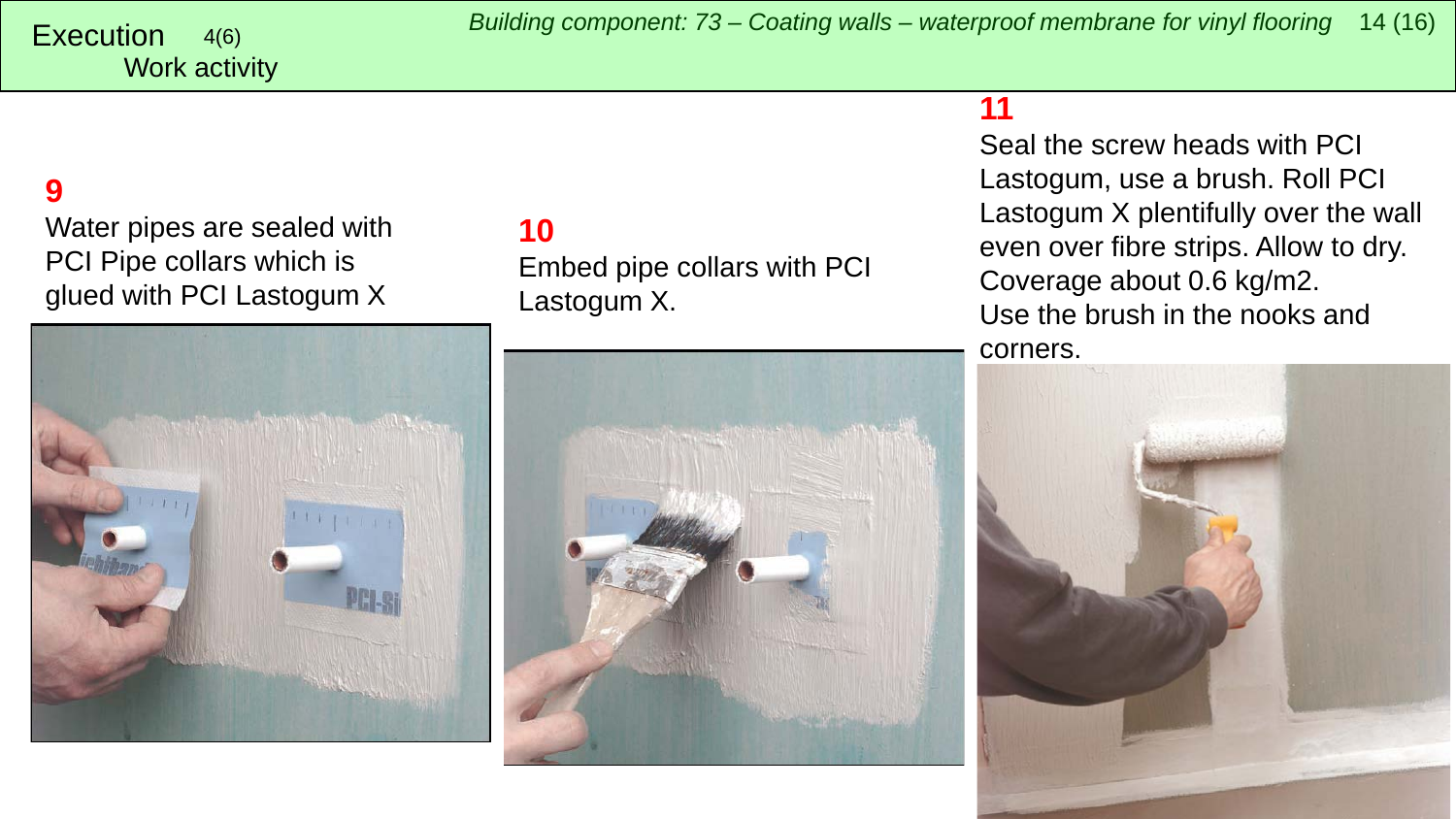### **12**

Roll a second layer of PCI Lastogum X as previously. Coverage about 0.6 kg/m2.